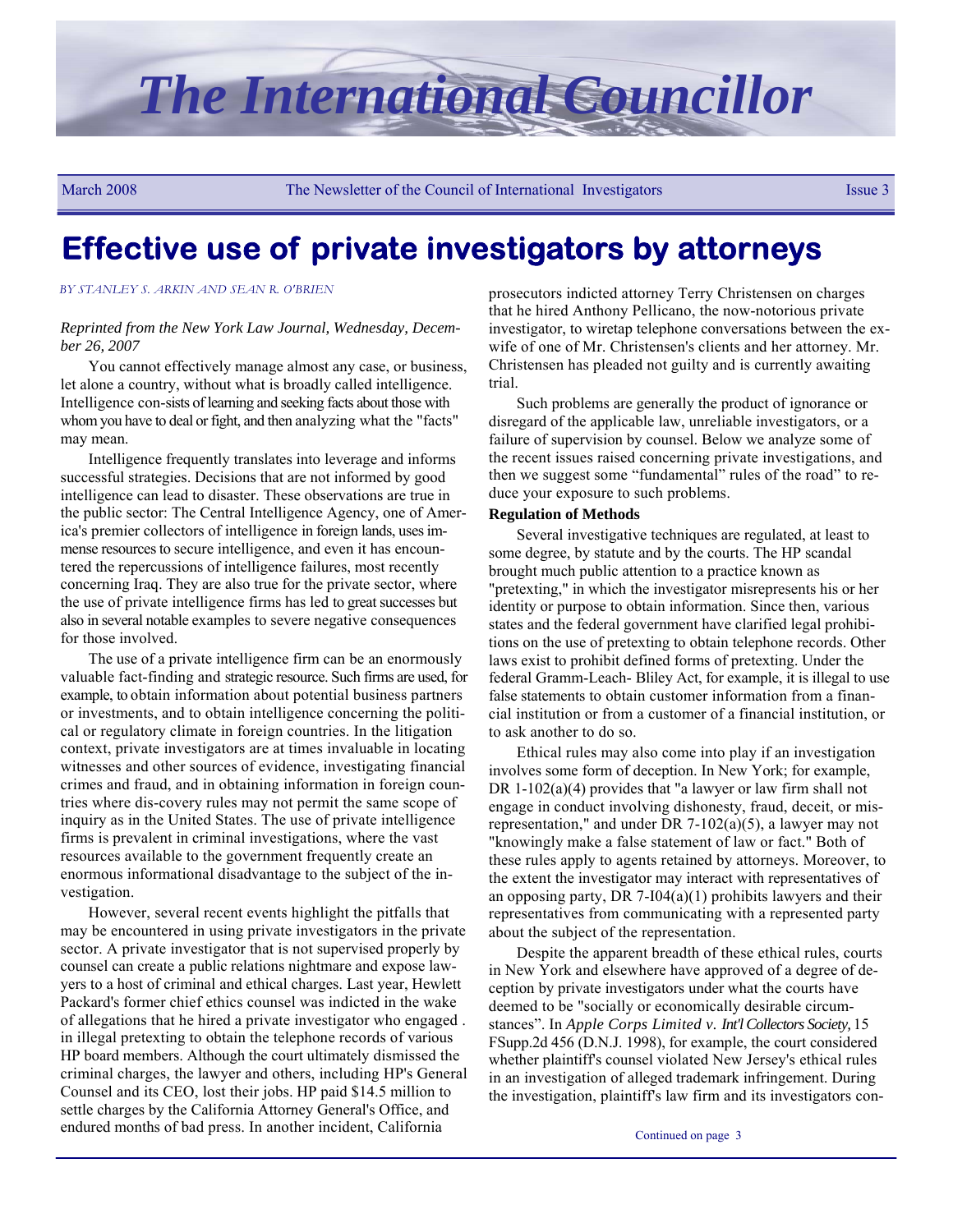**Page 2 March 2008 The International Councillor** 

# **Register now for the 2008 AGM in Halifax, NS - don't be left out!**

# **For news on the CII AGM 2008 go to www.ciiagm.com**



### **Amsterdam in May**

### Dear members

Please consider attending the European Regional Meeting in Amsterdam on 9- 10 May. If you have not booked please do so. It would be very nice to see our US members use their Air Miles as they did in Paris last year. We have members coming from - Spain, Austria, Germany, Belgium, France, The Netherlands, Portugal, UK, Romania, Norway and Malta. What a fine networking opportunity - come and join us.

Best wishes. Alan Marr

### **Take the "Cat"**

### *Halifax – Getting There From the Eastern Seaboard*

Begin your Nova Scotia experience with a scenic ferry ride. Take "The Cat", North America's fastest car ferry. Carrying up to 900 passengers and 240 cars across the Gulf of Maine at highway speeds from mid May to mid October. Sails between Bar Harbor, Maine USA and Yarmouth, NS (located at the southern tip of Nova Scotia) and also between Portland, Maine and Yarmouth.

### **YOUR FAST SOURCE IN EURO** since 1978

### **Detectiv Consulting International GmbH**



### **GI: Insurance Fraud Service**

CEO: Juergen Fritz Hebach (Member of BA CII WAD) Fon: +49 171 410 74 11 / Fax: +49 30 433 533 1 Internet: dci@insurancefraudservice.com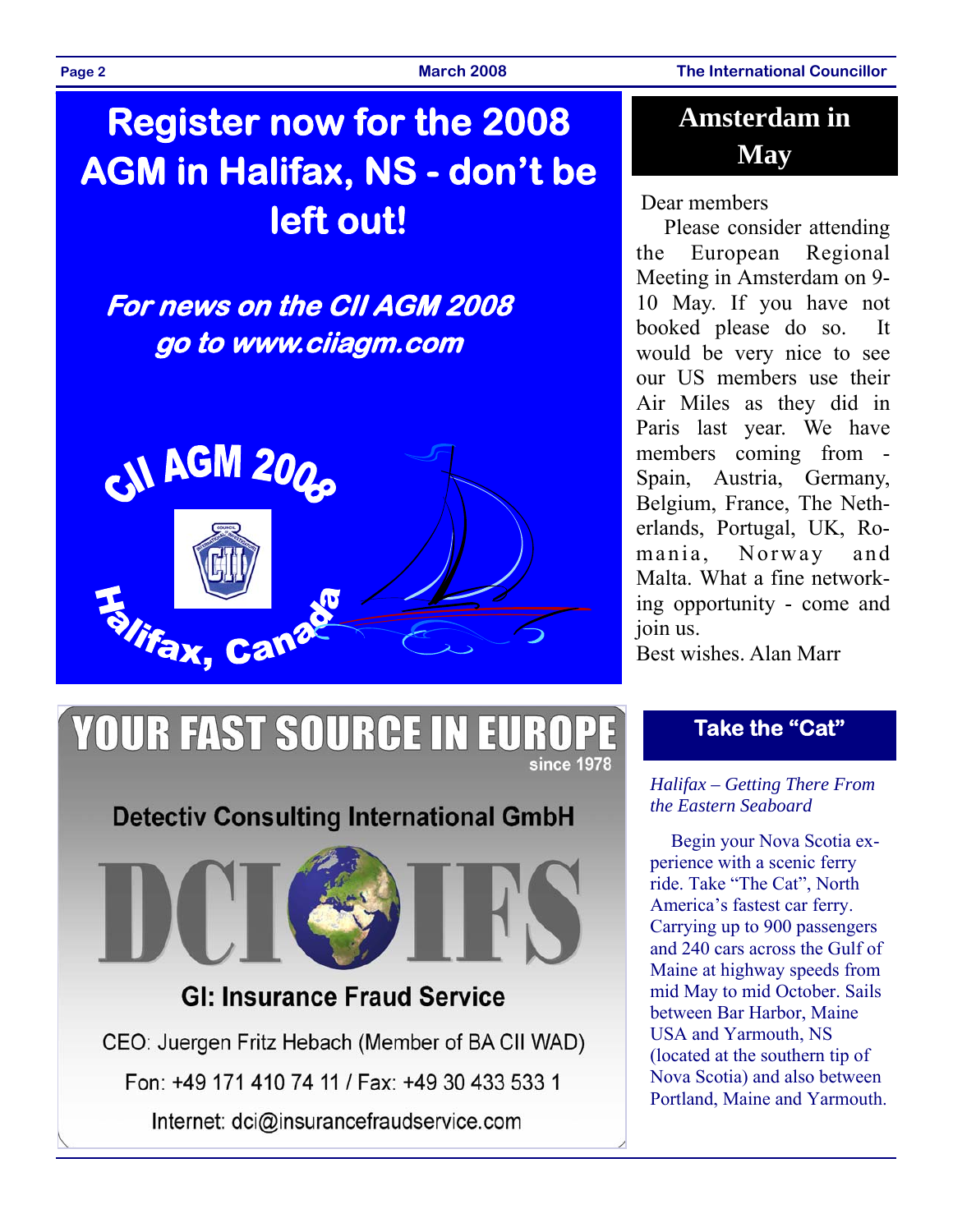# **Effective use of private investigators by attorneys**

#### Continued from page 3

tacted the defendant and posed as consumers attempting to purchase infringing products. Interpreting a rule similar to New York's DR 1-102(a)(4), the court found that the rule prohibiting deceit by an attorney "does not apply to misrepresentations solely as to identity or purpose and solely for evidence gathering purposes." As the court observed, "[t]he prevailing understanding in the legal profession is that a public or private lawyer's use of an undercover investigator to detect ongoing violations of the law is not ethically proscribed, especially where it would be difficult to discover the violations by other means." The court reached a similar result in *Gidatex, S.r.L. v. Campaniello Imports, Ltd., 82* F.Supp.2d 119 (S.D.N.Y.1999).

There, the court found that DR  $1-102(a)(4)$ 's prohibition against attorney misrepresentations did not prohibit attorneys from hiring investigators to pose as consumers, as this was "an accepted investigative technique, not a misrepresentation." Both courts also rejected the argument that the attorney's conduct violated the "no contact" rule. The court in *Gidatex* noted that the investigators "did not interview the sales clerks or trick them into making statements they otherwise would not have made," but simply "recorded the normal business routine in the (defendant's] showroom and warehouse." By comparison, in *Midwest Motor Sports* u. Arctic *Cat Sales, Ina,* 347 E3d 693 (8th Cir.~ 2003), the U.S. Court of Appeals for .the Eighth Circuit found that plaintiff's counsel violated the "no contact" rule by hiring an investigator who secretly recorded conversations with the president and owner of a represented party, as well as with a salesman, about the subject of pending litigation. As a sanction, the court excluded all evidence obtained as a result of the recordings:

In May 2007, the New York County Lawyers' Association expressly recognized and approved of the holdings in *Apple* and Gidatex. In its Formal Opinion No. 737, issued May 23, 2007, The NYCLA expressed its opinion that "dissemblance" by attorneys was ethically permissible in a "small number of exceptional circumstances," including investigations of civil rights and intellectual property rights violations. While the opinion is needlessly restrictive (why, for example, should investigations of intellectual property violations be more deserving of protection than, for example, a due diligence investigation?) it at least acknowledges the leeway courts have afforded attorneys who use investigators in good faith and without outright deception in order to obtain information.

Another area that has come under increased scrutiny in recent years is the surreptitious interception of communications. The Federal Wiretap Statute and many state wiretap laws patterned after that statute prohibit the "interception" of wire, brat and electronic communications, including telephone and e-mail communications, without the consent of at least one of the parties to the communication. Courts generally have limited the statutes to prohibit only the interception of communications contemporaneously with their transmission. Anthony Pei-licano was indicted on violations of, among other things, conspiracy to

intercept wire communications, in violation of the federal wiretapping statute, 18U.S.C. §2511(1)(a).

Some states have wiretap laws that are stricter than the federal statute. In New Hampshire, for example, a wiretap is unlawful without the consent of all parties to the communication. New York penal law prohibits "eavesdropping," which means the unauthorized wiretapping, mechanical overhearing of a conversation, or intercepting or accessing of electronic communications without the consent of. at least one of the parties to the conversation. The prohibition on " accessing of electronic communications "'appears to prohibit accessing of stored e-mails, which goes beyond the prohibitions in the fed -eral statute. Any evidence obtained as a result of eavesdropping is inadmissible in court: Eavesdropping is a class E felony. On the other hand, there is nothing illegal about using an investigator simply to "overhear," without technological intervention, an in-person conversation between individuals of interest.

In this era of home computers and e-mail, another practice that has received attention is the monitoring of communications through computers. A number of "spyware" programs are now available that, for example, enable a user to capture every keystroke made on a computer, or to take intermittent snapshots of a computer screen. While many simply assume that there is no legal impediment to the use of such programs, their legality has been the subject of much discussion and a growing number of court decisions.

A number of courts have considered whether screenshot and key-stroke capturing-programs "inter cept" e-mail communications for purposes of the statutes. In a 2005 decision by a Florida state appeals court, O'Brien *v. O'Brien,* the court considered whether a wife violated Florida's equivalent of the Federal Wiretap Act by installing a "Spector" spyware program on her husband's computer. The program took intermittent snapshots of the computer screen, thereby capturing instant messages, chat-room conversations and e-mails between the husband and another woman. The wife argued that the Spector program did not violate the statute because it did not "intercept" communications contemporaneously with transmission. The court disagreed, holding that the screenshots amounted to "contemporaneous interception" of the communications. Earlier this year, a federal district court in Ohio adopted the *O'Brien* court's reasoning in a decision under the Federal Wiretap Act. The rationale of these decisions is complicated, but most simply, the courts appeared reluctant to apply what they considered to be an overly narrow definition of "intercept."

Stored communications on a shared computer may enjoy less protection. In *White v. White,* for example, a New Jersey court found that a wife did not violate the New Jersey wiretap statute, also modeled after the federal statute, by retrievng her husband's e-mails from the hard drive of the family computer. The court. found that such access was effec-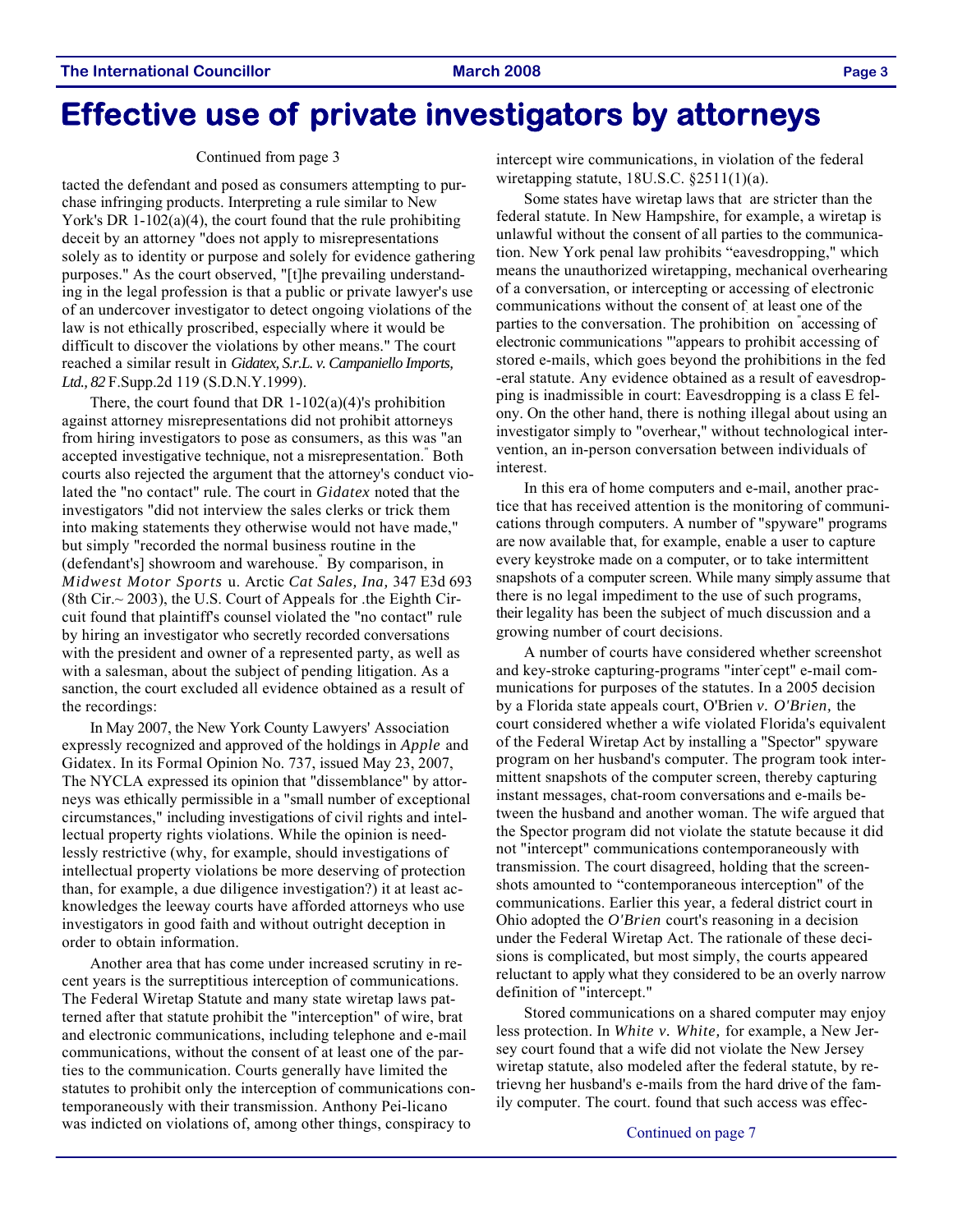

# **Beryl Doreen Marr**

### **3 February 1922- 6 March 2008**

My mother Beryl passed away after a short illness on 6th March and a celebration of her life and a cremation was held on 14th March in Poole, Dorset, UK. She leaves her husband Len, my sister Susan and myself together with six grandchildren and six great grandchildren. She enjoyed meeting CII members in both Chang Mai, Thailand and Kinsale, Ireland. She loved visiting far away places and talking to people from all over the world. In her last days she was comforted by the many messages sent by members. Thank you all for your kindness and thanks to Tom Davies who represented CII at the celebration of her life.

 *-Alan Marr* 

# **Klaus Willi Jaekel**

JAEKEL, Klaus Willi- Peacefully, after a courageous battle, with his family by his side, at St. Joseph's Hospital, Hamilton, on Monday, March 10, 2008, at the age of 75. Dearly loved husband of Shirley. Loving father of Charles and his wife Jolie of Michigan and Martin and his wife Rose of St. Catharines. Cherished grandfather of Ashlyn, McKenna, Matthew and Amyrn. Also missed by brother-in-law Thomas (Betty), nephew Alan, niece Susan (Ray) and their daughter Alysha all of Vancouver, and loving cousins George (Darlene) and their children Robyn, Ian and Erin, and cousin Valerie (Keith) and their children Jarred, Sierra, and cousin Vanessa, all of Hamilton, and cousin Charles (Vivian) of New Brunswick. Special thanks to Dr. Young and the nurses on the 4th floor of Juravinski Innovation Tower at St. Joseph's Hospital, and St. Elizabeth's Health Care and Support worker Elizabeth Travis. Klaus worked in the car sales industry for over 40 years. Visitation at STONEHOUSE-WHITCOMB Funeral Home, 11 Mountain Street, Grimsby (905-945-2755) on Friday from 3-5 and 7-9 p.m. A Funeral Service will take place at St. Andrew's Anglican Church, 156 Main Street West, Grimsby on Saturday, March 15, 2008 at 11 a.m. Cremation to take place. If desired, in lieu of flowers, expressions of sympathy to the Canadian Cancer Society or St. Joseph's Hospital would be sincerely appreciated by the family.

## *First winner in AGM Trivia Game*

**Jim Carino of Pennsylvania, USA** had the winning correct answer to the first Trivia Question in Jack and Alana Burke's game in support of the 2008 Halifax AGM. Jim's correct answer is OKLAHOMA and it was received on my handheld showing that he indeed sent it to ciimembers@googlegroups.com . Congratulations Jim, **your special gift is claimable at this year's AGM in Halifax**. See you then.

 The state of **Oklahoma's citizens spend more per capita for private investigative services that any other USA states' citizens.** [The source is the U.S. Census Bureau.]

 At 8:51 PM CST, a mere six minutes later, I received the runner-up correct answer from member **Chris Macolini of Buenos Aires, AR**. For being at his keyboard so late at night, AR time 11:51PM, Chris will receive a **special constellation gift** from Alana and I in Halifax at the 2008 AGM. Looking forward to paying up in August.

 Tell the group Jim & Chris what tipped you off. Sooner than later some cowboys were bound to solve the mystery, hey *Guys 'n Gals?* Thanks for playing the quiz.

-*Jack Burke*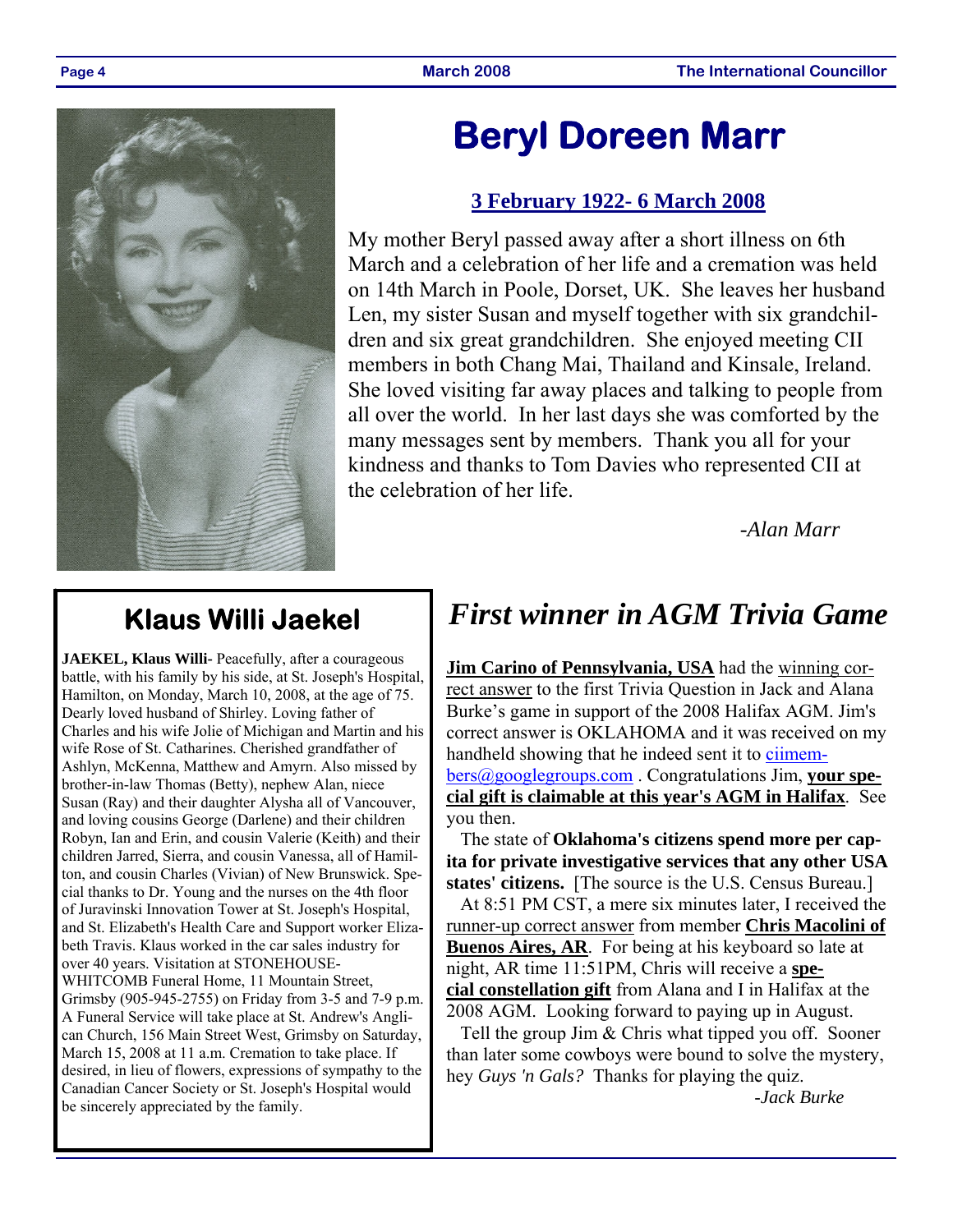**CII-New** 

**Applicants** 



Jon Douglas McDowall Fraud Resource Group, LLC Bettendorf, Iowa, USA www.fraudresourcegroup.com

Mark James MacDaniel

Kenneth Stephen Springer Corporate Resolutions Inc New York, NY, USA

www.corporateresolutions.com

Connecticut Investigative Services Shelton, Connecticut, USA www.ctinvestigativeservices.com

To all my friends in the CII Family, I send a hearty thank you for the lovely bouquet of flowers in a basket that you sent me. My right total knee replacement surgery went very well, and I'm home, having therapy and planning to learn how to jump skyscrapers and kick seventy yard punts. Seriously, it's wonderful to be able to walk without pain and resume a normal active life again. I really miss you all and plan to go to a CII meeting when I can arrange it. Warmest greetings from sunny California to all. Wish you all a belated Happy New Year. Nancy Poss-Hatchl

Changxu Li

China United Intellectual Property Protection Centre Beijing, China www.cuippc.com

Ed Denman, San Antonio, Texas Elevated to CII status

Chris Macolini , Buenos Aries, Argentina Elevated to CII status



*"Providing Corporate Solutions"* 

**CSI is proud to host the CII 2008 AGM in Halifax, Nova Scotia Canada** 

*Your Canadian source* 

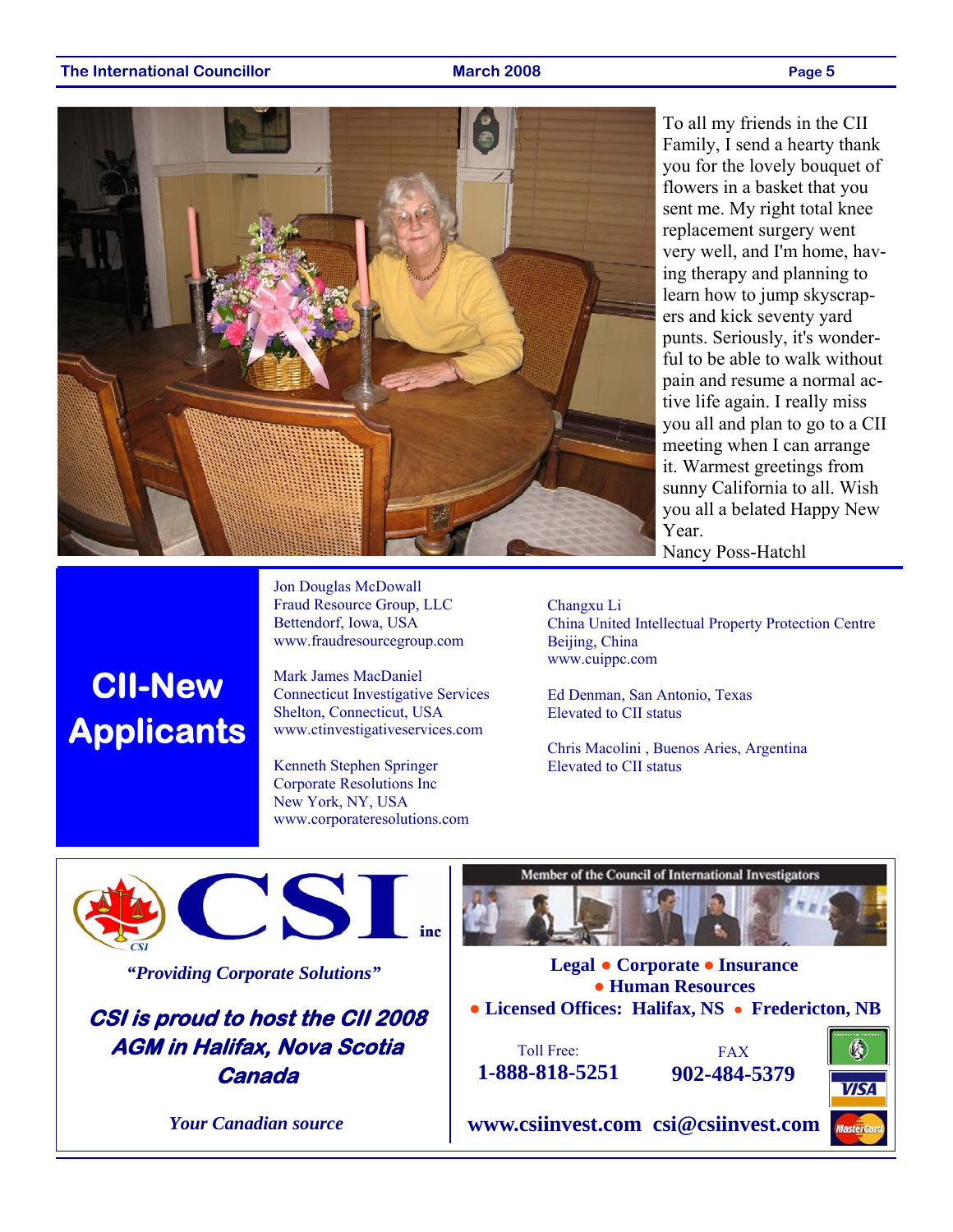#### **The International Councillor March 2008 Page 6**



COSTA RICA **REGISTRATION** 

# **World Heritage site, Lunenburg NS, home of Canada's #1 Chef - Martin Salvador**

While walking the beautiful historic streets of world heritage site, Lunenburg, NS, don't forget to experience some world class dining at Fleur de Sel, voted 8<sup>th</sup> best restaurant in Canada with the No. 1 chef in Canada, Martin Ruiz Salvador.

Proprietors Sylvie and Martin Ruiz Salvador have taken a beautifully preserved wooden house, painted it bright yellow with white and red accents, and divided it into an utterly charming and sophisticated restaurant where locally sourced, carefully prepared ingredients meet French technique and Spanish influences.

A hearty but delicate terrine layers ham hock with Portobello mushrooms like striated marble, all wrapped in Savoy cabbage. Baby squid are stuffed to bursting with saffron risotto and served with an expressionist slash of squid ink sauce. Dark chocolate fondant is paired with a playful white chocolate milkshake. If you attend the conference early or stay late, you can even book one of the cozy rooms upstairs and experience several days of culinary de-

> lights. Call 902-640-2121 for reservations during your outing in Lunenburg. The restaurant is located at 53 Montague Street, Lunenburg, NS, or email at contact@fleurdesel.net. See their website at www.fleurdesel.net .



Registration received after March 1, 2008 will be assessed a 10% increase. Cancellations of registrations after March 15, 2008 will not be refunded.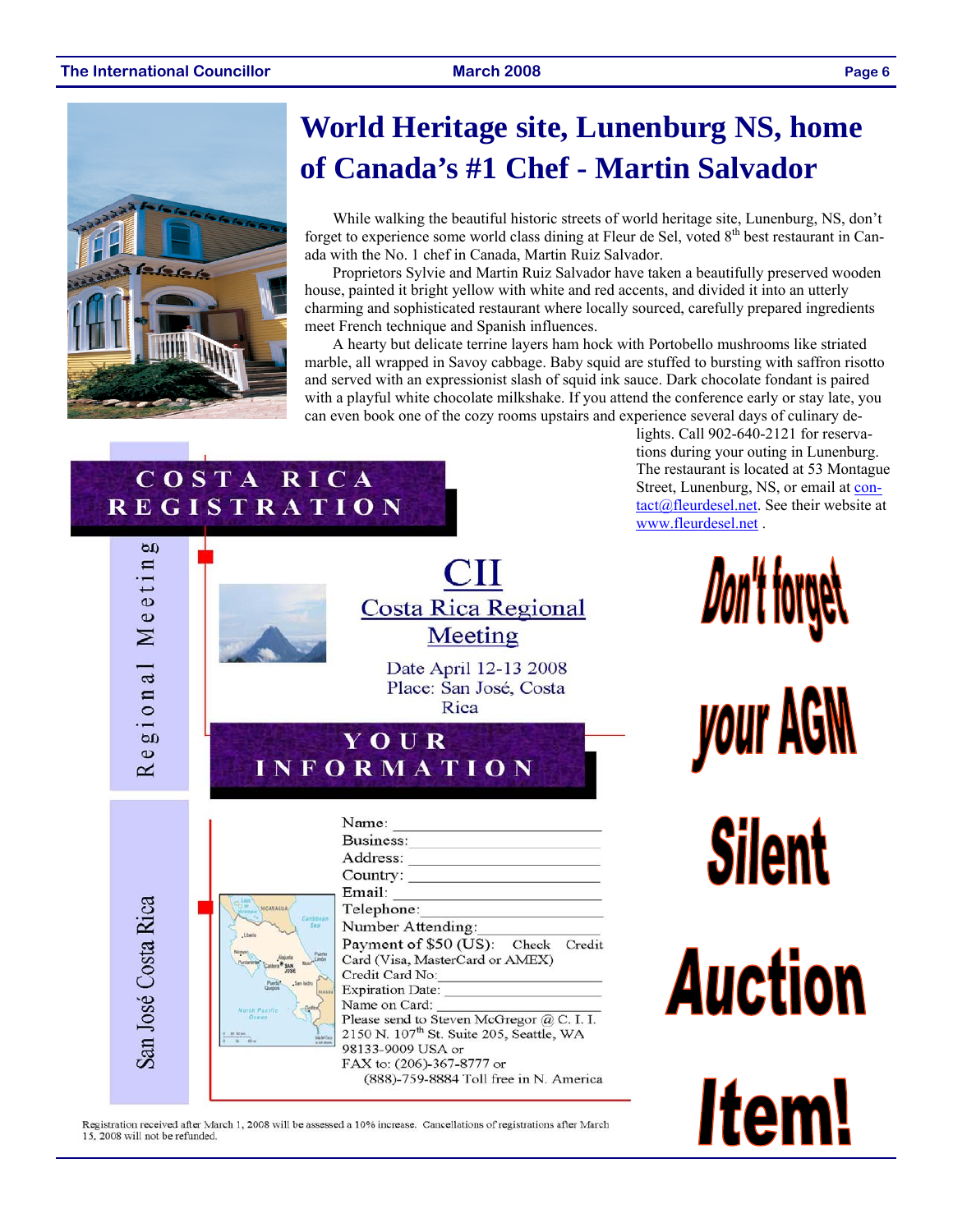# **Effective use of private investigators by attorneys**

#### Continued from Page 3

tively authorized where the wife retrieved the e-mails from the shared family computer arid did not, for example, use the husband's password without authorization.

#### **Rules of the Road**

An investigation should be driven by three major objectives: (i) effective gathering of the desired information; (ii) compliance with the law; and (iii) control of the information obtained. In order to achieve these objectives, it is essential that lawyers using investigators be familiar with their capabilities, the legal limitations on their tactics, and the nature of the information they can legally access both in the United States and abroad. The effective use of investigators requires skillful management, strategic thinking, and regular interaction between attorneys and investigators. Without these components, attorneys unnecessarily risk that the investigator may unintentionally compromise the case, or worse, may engage *in* illegal conduct to, achieve the client's goals.

Below, we highlight critical considerations for attorneys who employ private investigators.

#### **Hire an Ethical Investigator**

Ensure that the investigator will acquire information only through legal means. Avoid investigators, with unreliable or fuzzy reputations, or that are not forthcoming in answering questions regarding data collection methods. "You don't want to know" is not an acceptable response to such an inquiry.

Checking references is always a good idea. In addition, hire an investigator that is qualified for the proposed investigation. The skills, services and sophistication of private intelli -gence firms vary dramatically. For example, a firm may be focused domestically or regionally. It may be specialized in particular investigative methods. It may concentrate on domestic relations matters, or focus primarily on complex corporate transactions and issues. Many private intelligence firms also rely on investigators with specialized skills and experience in field work and "human intelligence" collection methods.

Whatever the nature of the information pursued or the specialties of the investigators hired, attorneys must keep in mind that private intelligence firms do not have access to any "secret weapons" that would allow them to obtain information not otherwise legally accessible. Yet it is also true that certain firms know particular areas of commerce or have better relationships than others.

#### **Supervise the Investigation**

All too many times the user of investigative services believes that a "head in, the sand" approach is the best way to avoid fallout from an investigator's improprieties. That strategy rarely works. lt is vital that counsel clearly communicate the goals of the investigation, retain substantial control over the investigation, engage in constant and close communications with the investigator, and know what methods the investigator is employing throughout the investigation. Counsel should not assume that their investigators know "the law", particularly where sensitive areas such as electronic surveillance is proposed. Lawyers who assume that they are better off not knowing exactly what. the investigator is doing, just in case its conduct turns out to be less than above board, are not properly protecting the interests of the client. In a recent report, one attorney described his approach as: "I don't want to know that stuff.... just want the results."' This is a mindless approach. Counsel should review any state and federal laws, that may affect the permissibility of an investigator's methods. A qualified private intelligence firm should be familiar with most applicable laws and act accordingly, but an attorney should not assume that an investigator will be fully aware of applicable laws and other considerations concerning, for example, potential privilege issues or restrictions on communications with a represented party. Attorneys must be prepared to provide guidance about what is permissible, who can be contacted, and what types of information can be used and potentially shared.

Consideration of particular strategies should include the client's tolerance for the risk that an investigation may be compromised or made public. Some investigative tactics, which may seem dicey, are in fact legal; for example, if a subject's trash is not on his or her property, it is lawful to seize the trash and search the items and documents found in it. Attorneys and their clients should consider whether they are comfortable with the potential negative publicity that may result from a report that the client's investigators were caught rifling through another person's garbage.

#### **Investigations Abroad**

Lawyers should also be cautious in conducting investigations abroad and, perhaps, more humble about their knowledge of the applicable law. The legal restrictions on obtaining information may differ markedly from those in the United States. In the European Union, for example, privacy laws are stricter than in the United States, and it is difficult to obtain even basic biographical data. Under the EU Directive on the Protection of Personal Data, the subject of an investigation in the EU is provided a number of protections, including the right to be informed anytime his or her personal information is accessed. In Australia an investigator may obtain an individual's criminal record only if the individual signs consent form. At the other end of the spectrum, in Brazil, Colombia, and other parts of Latin America, credit information is commercially available even without the individual's consent.

In much of the developing world, investigators are constrained by a lack of accessible public information. In Brazil, for example, it can be difficult to locate and access public records relating to commercial entitles, litigation, vehicle registrations, or property. Because information rnay not be obtained, as easily abroad, a good-investigative firm with professed international capacity will maintain a robust network of on-the-ground local sources, who use their contacts to obtain information similar to that typically found in public records, as well as more sensitive personal information, such as information about a person's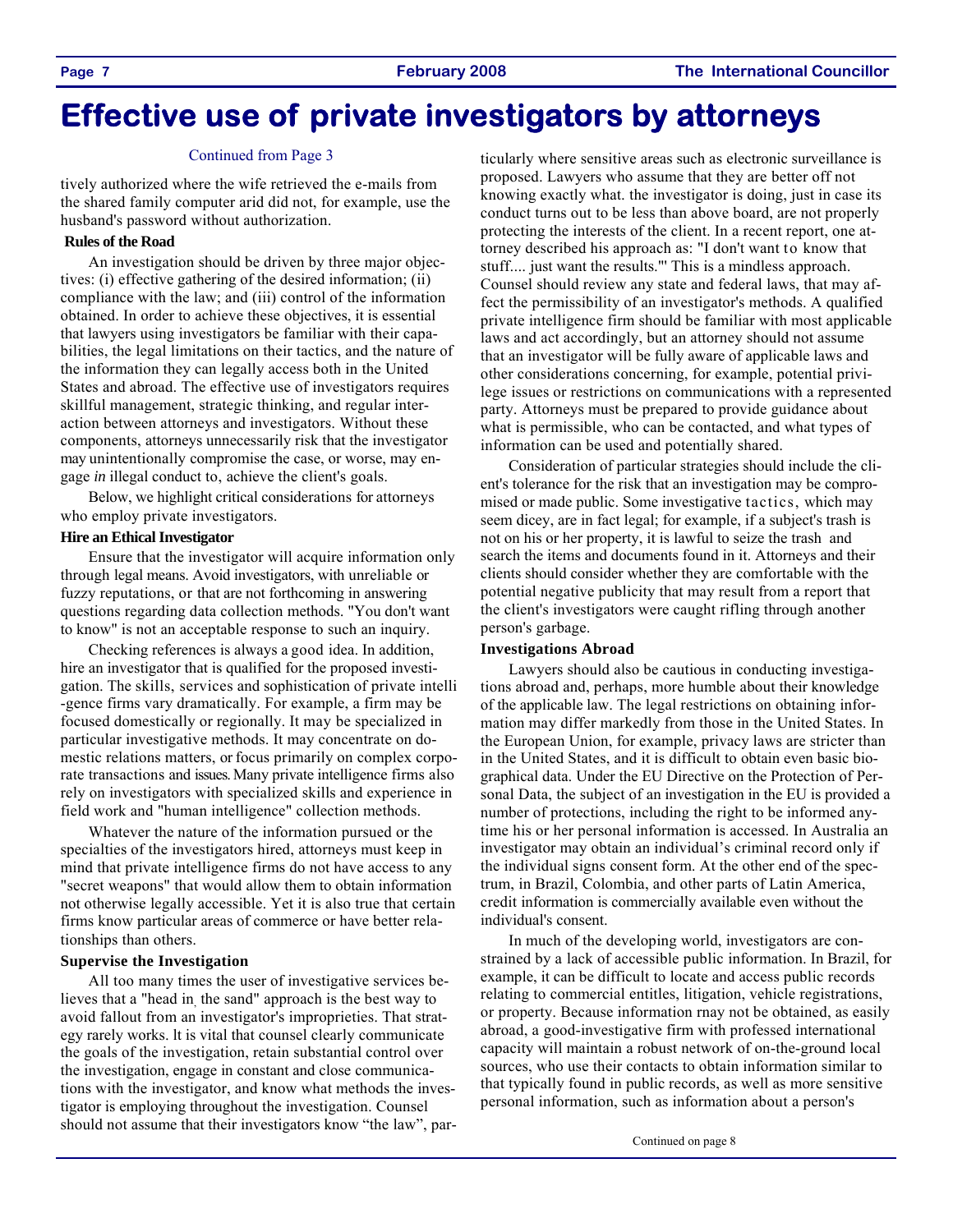# **Effective use of private investigators by attorneys**

#### Continued from Page 7

reputation. These local sources and contacts often are able to uncover information that is unobtainable from traditional sources.

#### **Keeping It Privileged**

Close. involvement of an attorney in an investigation has important benefits beyond the legal and strategic ones. Often, of course, it is crucial to the client that the results of the investigation remain privileged. Several courts have found that where the investigator acts as the attorney's agent, the attorney-client privilege will protect communications with the investigator. In U.S. *v. McPartlin,* 595 F.2d 1321 (7th Cir. 1979), for example, the U.S. Court of Appeals for the Seventh Circuit held that the attorneyclient privilege applied to statements made by a criminal defendant to an investigator hired by counsel." However, there is contrary authority as well." It is important to remember that an investigation does not become privileged simply because an attorney performs it. Only where the investigation relates to legal services provided by the attorney does there exist an argument that the privilege applies.

The work product doctrine may also protect investigative materials. There is little question that work performed by an investigator in anticipation of litigation at the direction of an attorney is protected work product. As the Supreme Court stated in *United States v. Nobles,* 422 U.S. *225,* 238-39 (1975): [The [work product] doctrine is an intensely practical one, grounded in the realities of litigation in our adversary system. One of the realities is that attorneys often must rely on the assistance of investigators and other agents in compilation of material in preparation for trial.

This doctrine is embodied in Rule 26(b)(3) of the Federal Rules of Civil Procedure, which specifically protects work performed in anticipation of litigation by attorneys and their agents or representatives. Similar protections exist under New York CPLR §§3101(c) & 3101(d)(2).

A cautionary note was sounded in *Allied Irish Banks plc v. Bank of America NA,* 240 F.R.D. 96 (S.D.N.Y. 2007), which involved an investigator hired by a bank to report on allegations of trading fraud involving high-level bank managers. The investigator reported directly to the board. At the beginning of the investigation, the investigator hired a law firm to advise the bank in connection with the investigation, and the law firm assisted the investigator in drafting the report. The court found that the attorney-client privilege did not apply to the report and related investigative memoranda because the report "indisputably did not provide legal advice." Moreover, the court found that because the investigator hired the attorney, and not the other way around, the report could not have been privileged as the work of the attorney's "agent." Finally, because the court found that the report would have been produced in essentially the same form for business purposes even absent a threat of litigation, the report did not constitute work product. This case provides a good example of how not to structure an investigation if the goal is to protect the results of the investigation as privileged.

privileged, the investigator should be retained by the attorney, and not by the client. This will formalize and establish that the investigator is working as the agent of the attorney." The retainer letter should make clear that all notes, memoranda, interviews and final reports are privileged and confidential, and that they will not be disclosed absent the attorney's written authorization. Thereafter, the attorney should work closely with the investigator to ensure that the investigation is pursued and prepared "in anticipation of litigation" or in connection with the provision of legal advice by the attorney. It is also not a bad idea to make sure that your retainer agreement specifies that your client is ultimately responsible for such expenses and that the investigative firm understands and does not look to the firm as ultimately responsible."

### **Conclusion**

Qualified investigators can help attorneys acquire information that is critical to litigation and business strategy. Outside the United States, in particular, experienced, on-the-ground investigators can provide an attorney with access to otherwise impenetrable information. An attorney who seeks to use the resources provided by a private intelligence firm to maximum effect should be deeply involved in the investigation and must assume that they will have ultimate responsibility for the manner in which the investigation is conducted. This approach will foster the relationships and expectations necessary to achieve the client's and the attorney's investigative goals.

*DR 1-104(d), 22 N.Y.C.R.R. §1200.5(d), DR 1-102(a)(2), 22 N.Y.C.R.R.§1200.3(a)(2). N.Y. CPL R §4506. McKinney's Penal Law §250.05.* 

*"Computer Crime: Using Spyware Has Advantages and Pitfalls," Michael Delohery, New York Law Journal (July 3, 2007); "Marital Spying: Computer Wiretapping and Nanny Cams Heat Up Divorce Proceedings," mesa Baldas, New York Law Journal (Nov. 7, 2006); "Where, Oh Where, Have My Employees Gone Onllne?," Martin H. Samson, NYL3 (Sept. 25, 2006).* 

*O'Brien o. O'Brien, 899 So.2d 1133 (Fla. App. 5th Dist. 2005).* 

*18 U.S.C. §2511(1) prohibits "interception of a wire, oral or electronic communication. The Stored Communications Act, 18 U.S.C. §2701 et. seq. prohibits the accessing of stored electronic communications from an electronic communications service provider.* 

*Potter v. Haulicek, 2007 WI. 539534 (S.D. Ohio Feb. 14, 2007). But see 'United States u. Ropp, 347 F.Supp.2d 831 (C.D. Cal. 2004) (interception of delivered but unread email did not affect interstate or foreign commerce and therefore was not covered by wiretap stat-ute); U.S. v.'Barrio, 180 F.Supp:2d 572- (D.N:`J. 2001) (keystroke. detection program ;that ceased operating when modem was activated did not violate wiretap statute).* 

*White v White, 344 N.J. Super. 211, 781 A2d 85 (2001) (also finding that e-mails retrieved from post-transmission stor-*

Continued on page 9

To help ensure that the investigator's work is protected as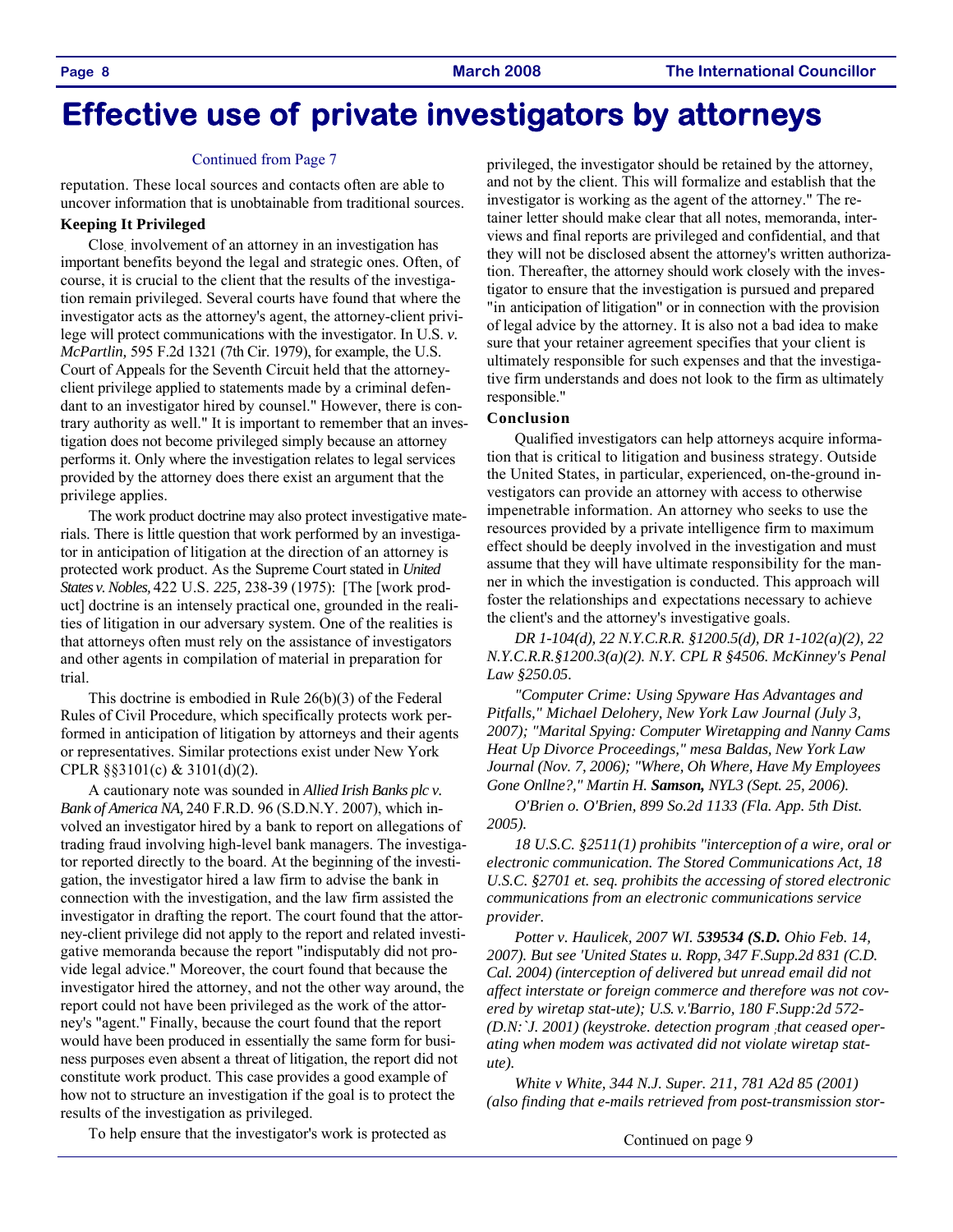# **CII –AGM 2008—Sponsorship/Partnership Opportunities**

### **Refreshment Breaks, Various**

- Corporate logo with hyperlink on conference website
- Corporate logo on event program
- Corporate signage at event supplied by Partner
- Corporate logo included on *"Partner Thank You"*  signage

### **Display, Wednesday & Thursday**

- One 6 foot table, draped, for table top display
- Can be a static display or personnel can attend  $$ booth hours will work in conjunction with meeting scheduled breaks, luncheons, etc
- Corporate listing in event program

### **CII Welcome Reception – Tuesday**

- Corporate logo with hyperlink on conference website
- Corporate logo on event program
- Opportunity to welcome attendees
- Corporate signage at event supplied by Partner
- $1/2$  page advertisement in the event program; artwork provided by partner in electronic format
- Corporate logo included on *"Partner Thank You"*  signage

### **Networking Tour -Friday**

- Corporate logo with hyperlink on conference website
- Corporate logo on event program
- Opportunity to host each bus with a "contest" etc.
- Corporate display set up Wednesday/Thursday of meetings
- Corporate signage at bus stop, on bus etc., supplied by Partner
- Full page advertisement in the event program; artwork provided by partner in electronic format
- 1 complimentary conference registration
- Corporate logo included on *"Partner Thank You"*  signage

### **Opening Ceremonies - Wednesday morning**

- Corporate logo with hyperlink on conference website
- Corporate logo on event program
- Opportunity to welcome attendees
- Corporate signage at event supplied by Partner
- $1/2$  page advertisement in the event program; artwork provided by partner in electronic format
- Corporate logo included on *"Partner Thank You"*  signage

# **Effective use of private investigators by attorneys**

Continued from page 8

*age were not "intercepted" and were not "stored" communications under the act).* 

*"Detectives Often Take the Heat if Things Sour," at www.slcsecuritycom.* 

*See also People v Marsh, 59 A.D.2d 623 (al Dept. i977) (investigator's notes of conversations with defendant were protected by attorney-client privilege); In re Connecticut, 179 Misc.2d 623 (Sup. Ct. Nassau Co. 1999) (work performed by investigative firm acting as agent of attorneys was protected by attorney client privilege).* 

*11. See Alexander o. FBI, 192 F.R.D. 12, 17 (D.D.C. 2000) ("Conversations the attorney has with his investigator are. not privileged unless they would reveal a communication of the client because the investigation of facts is not 'professional legal services.")* 

*See Spectrum Systems Int'l Corp. v. Chem-ical Bank, 78 N.Y.2d 371, 379-80 (1991).* 

*See In re Connecticut, 179 Misc.2d 623 (Sup. Ct. Nassau Co. 1999).* 

*See Kroll Assocs., Inc. u Sands Brothers & Co., Ltd., 8 Misc.3d 1027(A), 2005 Slip. Op. 51318(U) (unless retainer agreement clearly states that only client is responsible for investigation fees, attorney will be liable for payment of such fees).* 

*.Stanley S. Arkin is the senior partner of Arkin Kaplan Rice. Coauthor Sean O'Brien is a partner of the firm. Sara Welch, an associate at the firm, and Jack Devine (former Chief of Worldwide Operations for the CIA) of the Arkin Group, •a private investigation firm, assisted in the preparation of this article.* 

**Don't forget to submit your corporate and family news for the April issue! If you'd like to be highlighted in our "Member Spotlight" column, submit your story along with a photo. See you in print!** 

### **Page 9 March 2008 The International Councillor**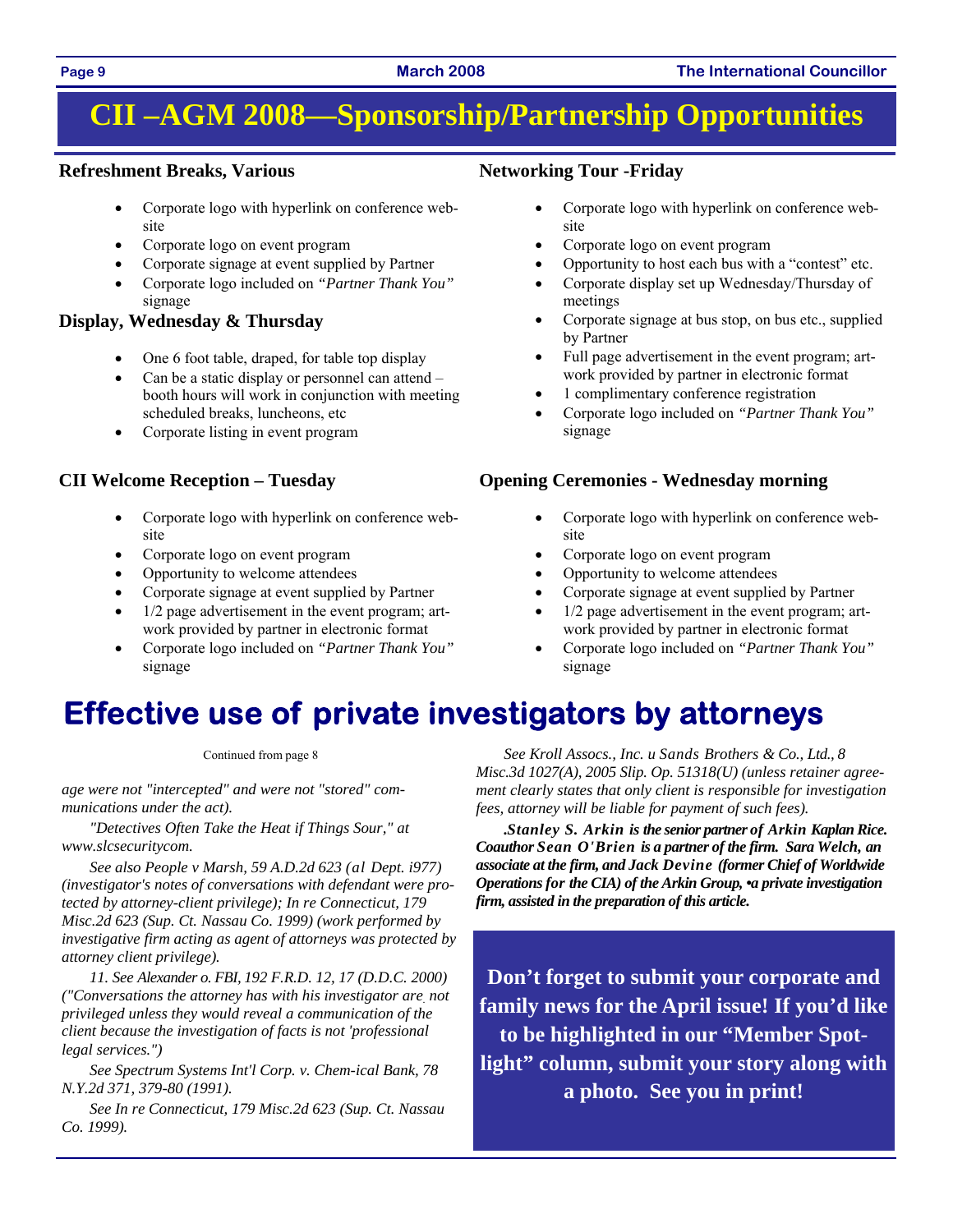#### **The International Councillor Page 10**

### Lunenburg—home of the Bluenose Schooner and the Lunenburg "bump"

The breath-taking Lunenburg waterfront is the home of the world-class Fisheries Museum of the Atlantic. The Museum commemorates the fishing heritage of the Atlantic coast of Canada. Housed in brightly painted red buildings, with floating vessels at wharfside, the Museum offers a host of attractions, a maritime gift shop and restaurant.

Get your sea legs on the schooner Theresa E. Connor and talk with "old salts" who fished the North Atlantic. Gently touch starfish and other marine creatures in the aquarium's fantastic viewing tank. The Museum is filled with exhibits, displays and activities. Help with the launching of a schooner model and feel the thrill of watching a vessel "slide down the ways".

Visit the boat shop - or, spend a bit of time hooking a mat or quilting in the Life in Fishing Communities exhibit. The Ice House Theatre shows films throughout the day.

Canada's most famous schooner, the historic Bluenose, is celebrated in an exhibit that contains the world's largest collection of Bluenose artifacts. The Fishermen's Memorial room is located on the second floor, offering an evocative tribute to those lost at sea from the port of Lunenburg. Plan to complement your visit with a meal or refreshments at the Museum's restaurant, The Old Fish Factory.

If you've never been to sea, the Fisheries Museum of the Atlantic is the place to start. If you have been to sea, this is the place to reacquaint yourself!



**The Bluenose Schooner -fastest ship on the sea!** 

### **Member Spotlight on Larry Miller**

*I.* Location of your office/s White Lake, MI, USA (near Detroit)

2. How long you have been in business. Was in business for 17 years 3. Anything of interest happening in your region that affects Pi's. Can't think of anything but Pete Psarouthakis (CII and boss of MI Council of Private Investigators) would be better source on this.

4. What did you do before you were a PI? 9 years USMC (aircraft mech. Embassy guard (Vienna), air intel, CIA, private security investigator.

5. Do you have an interesting story about a particular case? During a search for a deadbeat dad I located the scumbag in another state using a CII colleague. Later I was citing this case to a

high school class and one of the students said "he found my daddy !" Another case involved locating a father a woman client had never met (he was imprison when she was born and mother never mentioned him). End result was father had died shortly before client decided to locate him. Advised client where father was buried and that she had 10 siblings she never knew about.

6. Your hobbies or interests. Reading and travel when possible (have worked and/or played in more than 20 countries)

*6.* Anything else you would like to add. Served many years as CII Regional Director for central USA, keeping members advised of trends in the industry. Was first recipient of the Malcolm Tompson Award.



**Larry Miller—or reasonable facsimile therof!**